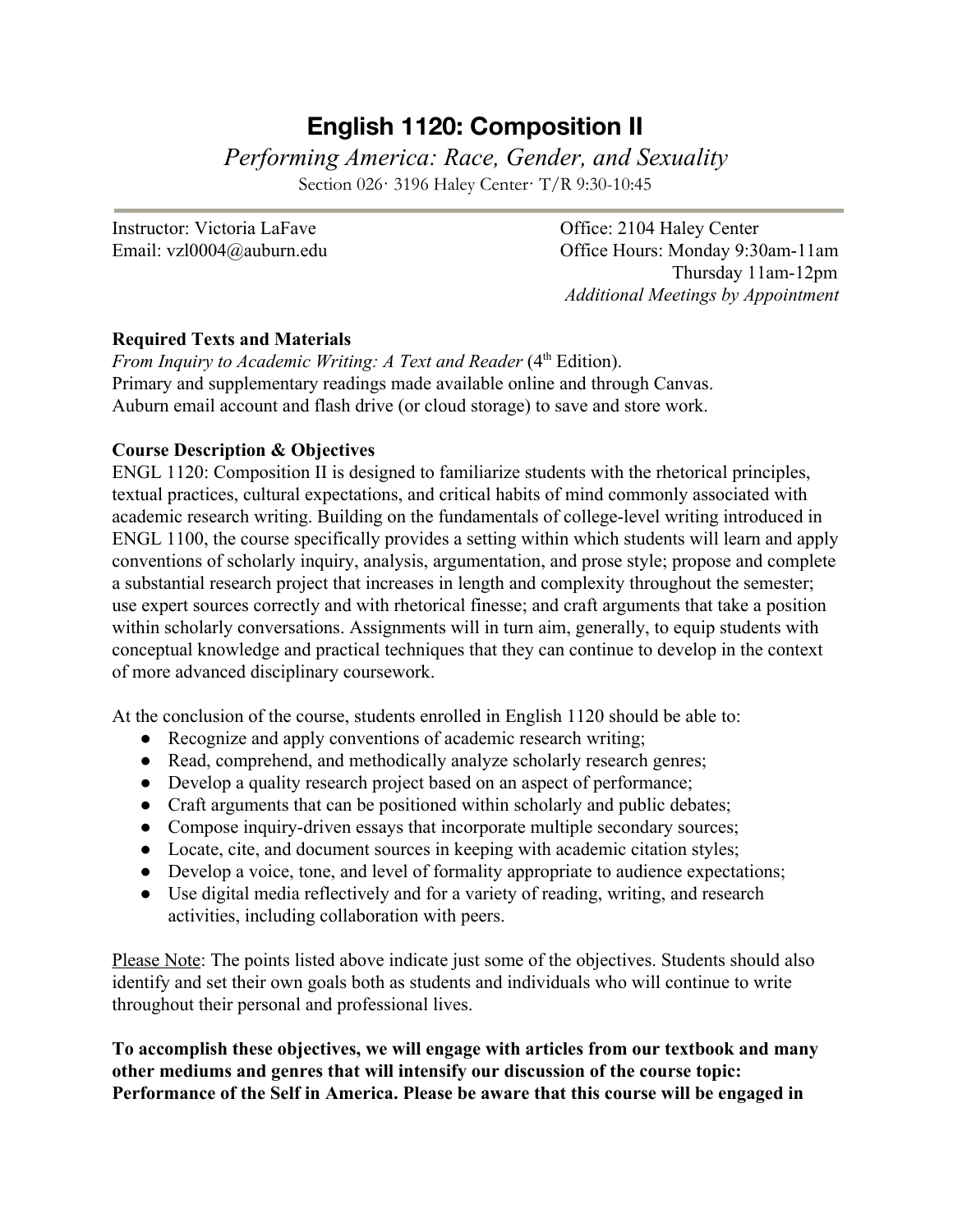**topics that might be highly controversial. I hope that these topics inspire awareness and encourage an open mind when regarding the different people that surround us each day. We will read essays from renowned scholars who tackle intriguing, difficult questions, which we will discuss at great length. It is my hope that our classroom conversations are beneficial to you in ways that we are yet able to realize, and that, throughout our course, your mind is kept open and sharp.**

**Accessibility Statement:** Students who need accommodations are asked to submit their approved accommodations electronically through AU Access and to make an individual appointment with the course instructor during the first week of classes—or as soon as possible if accommodations are needed immediately. If you have not established accommodations through the Office of Accessibility, but need accommodations, make an appointment with the Office of Accessibility, 1228 Haley Center, 844-2096. For more information, you can also visit the website for the Office of Accessibility: <https://cws.auburn.edu/accessibility>.

**Major Assignments:** Students will complete a variety of writing assignments throughout the semester. Taken together, these assignments support the belief that academic research writing involves much more than learning rules of grammar or formalistic conventions; it also requires us to inquire into and learn about the rhetorical and cultural expectations that come with writing for particular audiences in an academic setting—and thus enter into a "conversation of ideas" in the scholarly community. Each assignment will take place within the context of three major projects and culminate in an oral presentation and final exam project.

#### *Project I: Starting the Inquiry*

- Writing Exercise: Exploratory Investigation (1-2 pages)
- Major Paper: Comparative Analysis (4-5 pages)

Focal Chapters: *From Inquiry to Academic Writing*—Chapters 1-4 & 11

#### *Project II: Focusing the Inquiry*

- Writing Exercise: Research Proposal (2-3 pages)
- Major Paper: Multi-Source Analysis (6-7 pages)

Focal Chapters: *From Inquiry to Academic Writing*—Chapters 5-7, 12

#### *Project III: Completing the Inquiry*

- Writing Exercise: Annotated Bibliography (3-4 pages)
- Major Paper: Argumentative Research Paper (10-12 pages)

Focal Chapters: *From Inquiry to Academic Writing*: Chapters 8-10

#### *Oral Presentation*

Students will present the research they have completed throughout the semester, with particular emphasis on the arguments they developed in Project III and the electronic portfolio they generate and submit at the conclusion of the semester.

*Final Exam Project: Remixing the Inquiry*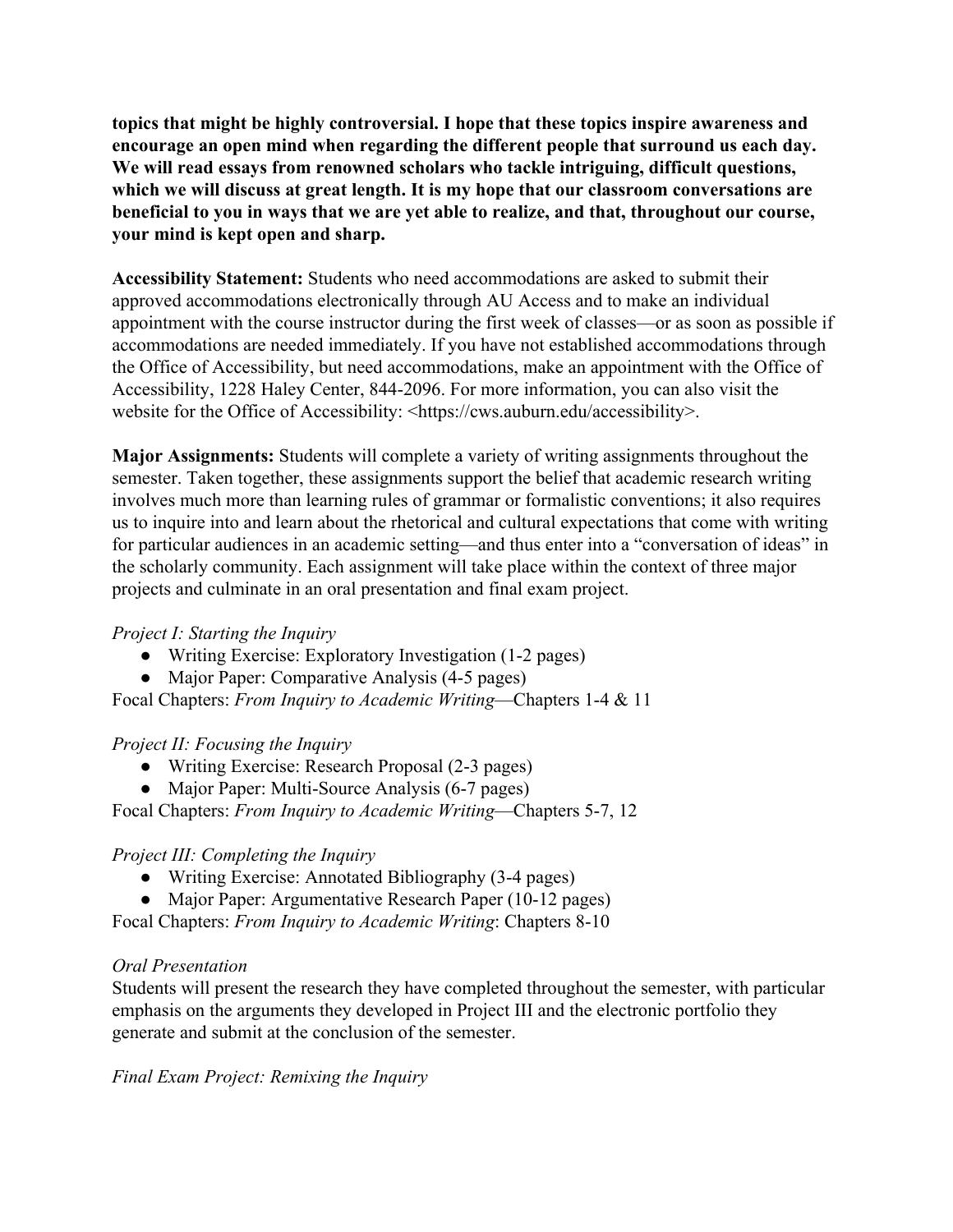Students will complete a final project that builds on the work they have completed throughout the semester but "remixes" it into a written genre or multimodal artifact that can be communicated to a non-academic audience.

#### *Extra Credit Assignment*

Students are invited to participate in one extra credit assignment during the semester. Details will become available when the time approaches. This assignment has the possibility of adding 10 points into the final grade of Major Paper 3.

**Assignment Submission & Late Work:** All assignments will be due on the day and time specified by the course outline and Canvas. For each 24 hour period (day) an assignment is late, starting immediately after the stated deadline, the grade on that assignment will be reduced by 10% (e.g., if the paper earns a "93," the late points will be deducted afterward. The grade would change to an 83% to a 73% to a 63% to an "F"). **Assignments that are submitted more than 5 days late will not be graded.** Technical issues are not an excuse. I will grade what is uploaded, therefore, the correct file should be uploaded.

If you have to resubmit the correct file in an assignment spot, then hit "resubmit assignment" on canvas. The new file will immediately replace the old one. However, if it is past the deadline, this second file will be counted as late.

#### **Participation**

Our classroom will run like a writing studio in that it serves as a workspace for invention, creation, and practicing of technique. Students in a writing studio often work both individually and collaboratively to create a rich learning environment. As a result, participation is essential in this course.

I expect you to be professional within this community, arriving on time for class with all the things you need (the assigned readings, organizational tools like your calendar, class handouts, etc.). Part of preparedness for this course, as with many others, is having completed the reading and writing assigned for that day (i.e.: homework). The instructor reserves the right to give reading quizzes on assigned material at any point in the semester should this preparedness be in question, with the resulting grades included in the participation section of the course.

Furthermore, I expect you to respect the general rules of academic decorum (use technology to help you accomplish tasks rather than distract you, silence your devices, listen to understand others, suspend any disbelief about any assignments or tasks I ask you to try, etc.). Any excessive disregard of classroom behavior expectations may result in early dismissal and/or an unexcused absence, as mentioned later in this syllabus. You may use the following outline as a guide to how participation will be graded for our course.

A Level: The student is consistently present and on-time, always with the appropriate class materials. They are always fully prepared, having done the reading and, if required, the text annotations. They do not engage in activities unrelated to class. The student participates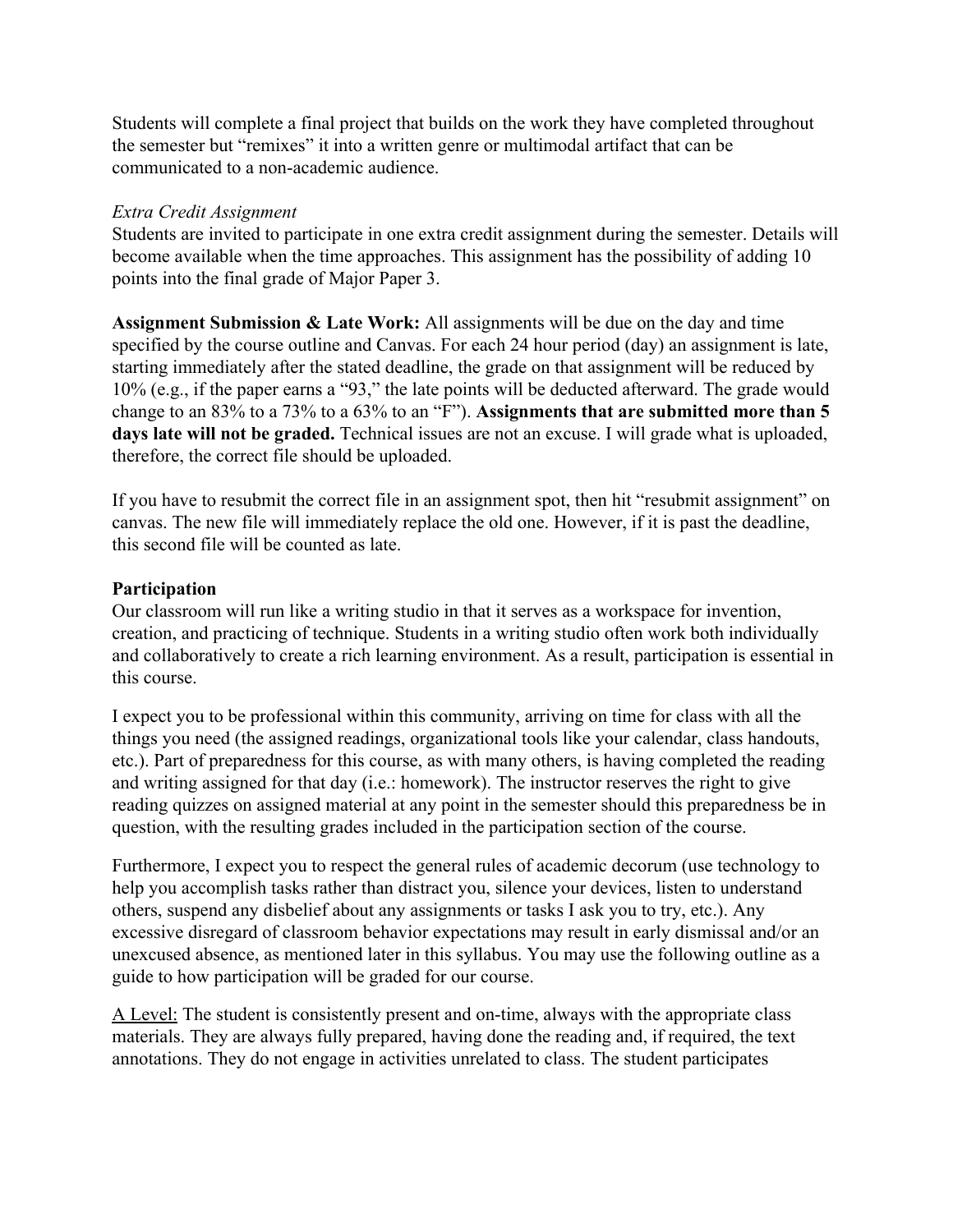cooperatively in any class or group activities, listens in an engaged way, is a productive group member, and actively contributes to discussion.

B Level: The student is almost always present and on-time, with the appropriate materials. They are usually fully prepared, having done the reading and, if required, the text annotations. They very rarely engaged in activities unrelated to class. The student participates cooperatively in any class or group activities, listens in an engaged way, and is a productive group member, although they may be quieter during discussions.

C Level: The student is often present and on-time, with the appropriate materials. They are usually prepared, having done the reading and, if required, the text annotations. They may occasionally engage in activities unrelated to class.The student participates cooperatively in any class or group activities. The student may not appear to be an engaged listener, may be less productive as a group member, and may not contribute to class discussion.

D Level: The student is often late or absent, may not have the appropriate class materials, and may not be prepared for class. The student's behavior in class may detract from class or group activities. They may engage in activities unrelated to class. The student may not appear to be an engaged listener, may not be a productive group member, and seldom contributes positively to class discussion.

# **Writing Revisions**

Because writing (and learning) is a recursive process, I strongly encourage revision. You may choose to revise Paper 1 and Paper 2 provided that:

- You visit me during office hours to discuss the assignment, the feedback you received, and your plans for revision.
- Your revision is comprehensive and focused on better demonstrating your communication competency—not just on fixing typos.

• Your revision is submitted no more than two weeks after it was originally graded. In this process, you will have the ability to earn back half of the points you missed on the original submission. However, points for late submissions cannot be earned back. **Note:** Author's Notes, Paper 3, oral presentation, and remix assignment are not available for revision.

**Attendance & Punctuality:** Students enrolled in this course will be held accountable to the following attendance policy: 4 or more unexcused absences will result in a grade of FA (failure due to absences). If you have an excused absence—e.g., university-sponsored trip, doctor's visit—you must provide verification to the course instructor, in writing, no later than *one week* after the absence occurs. Regarding punctuality, every two instances of tardiness (defined as 5 minutes late or more) will be counted as one absence. If excessive tardiness occurs, the professor reserves the right to assign absences accordingly.

**Miller Writing Center:** The Auburn University Miller Writing Center is free and available for students who desire feedback on their writing. (We can *all* use extra feedback on our writing.) Keep in mind, however, that while the tutors are there to help you with your assignments, they are not there to complete your assignments for you. Thus, when you schedule a meeting, make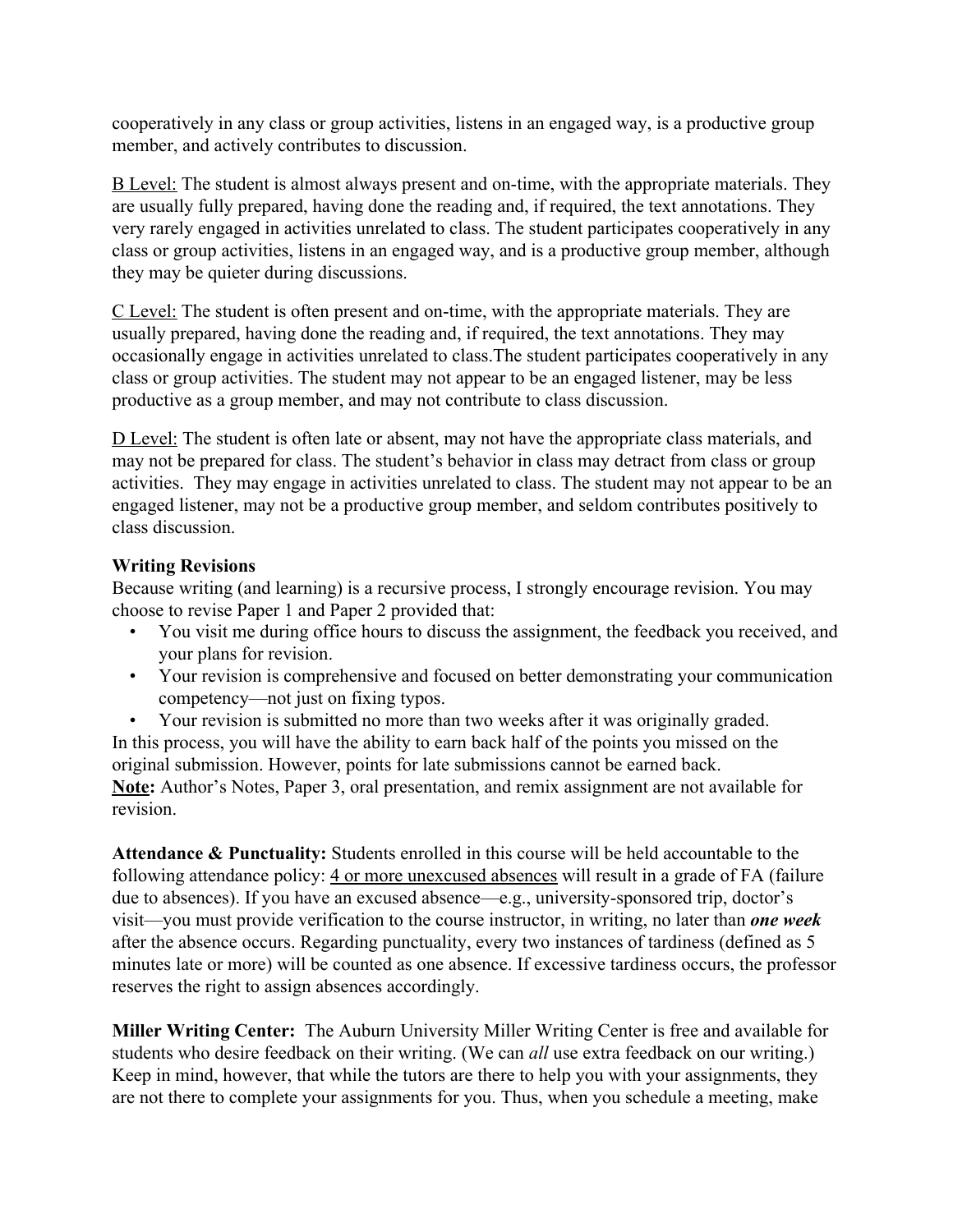sure to have a list of questions, your essay, and documents like writing prompts with you when you actually meet. Taking these simple steps will help you and the tutors make the most of your time working together.

**Cell Phones, Texting, & Other Things:** Auburn University students are expected to adhere to classroom behavior policies as elucidated in this syllabus and verbally in class by your instructor. As a general rule, however, you should plan to attend class, take an active role in discussions, collaborate with and show respect for your classmates and instructor, and contribute to a productive learning community throughout the semester. If respect for the thoughts, personhood, and/or opinions of others becomes an issue, the teacher reserves the right to ask you to leave the class. Whether this dismissal results in an unexcused absence is at the discretion of the teacher. For further information, students may also consult the AU policy on classroom behavior.

As we live in the twenty-first century, technology is welcomed, often encouraged, and will at times be necessary for your success in Composition II. This use of technology comes with the basic understanding that technology is being used responsibly in class (i.e.: being used for class work and not to browse, research, communicate, or otherwise distract yourself with outside matters). This is to say that technology will be used as a tool to enhance our learning and growth; any other use of technology will ultimately be a disservice to students. Talking, texting, using social media, etc. on a cell phone or any other device during class or conference is prohibited and may result in your dismissal and/or an unexcused absence at the discretion of the instructor.

| Project                          | <b>Writing Exercise</b> | <b>Major Paper</b> | <b>Total Percentage</b> |
|----------------------------------|-------------------------|--------------------|-------------------------|
| Project I                        | $5\%$                   | 10%                | 15%                     |
| Project II                       | $5\%$                   | 20%                | 25%                     |
| Project III                      | $5\%$                   | 25%                | 30%                     |
| Homework/In Class<br>Assignments |                         |                    | 10%                     |
| Oral Presentation                |                         |                    | $5\%$                   |
| Remix Project                    |                         |                    | $5\%$                   |
| Participation                    |                         |                    | 10%                     |

**Assessment and Grading:** You will complete a number of assignments for this course, some of which will be weighted differently. Final grades for this course will be determined as follows:

Please Note: You will receive more instruction and handouts regarding writing exercises, major papers, peer review, and other assignments, generally, the completion of which will be essential to your success as writers in this course and beyond. Should you ever have questions about anything—this syllabus, this class, basic or any other requirements—do not hesitate to ask.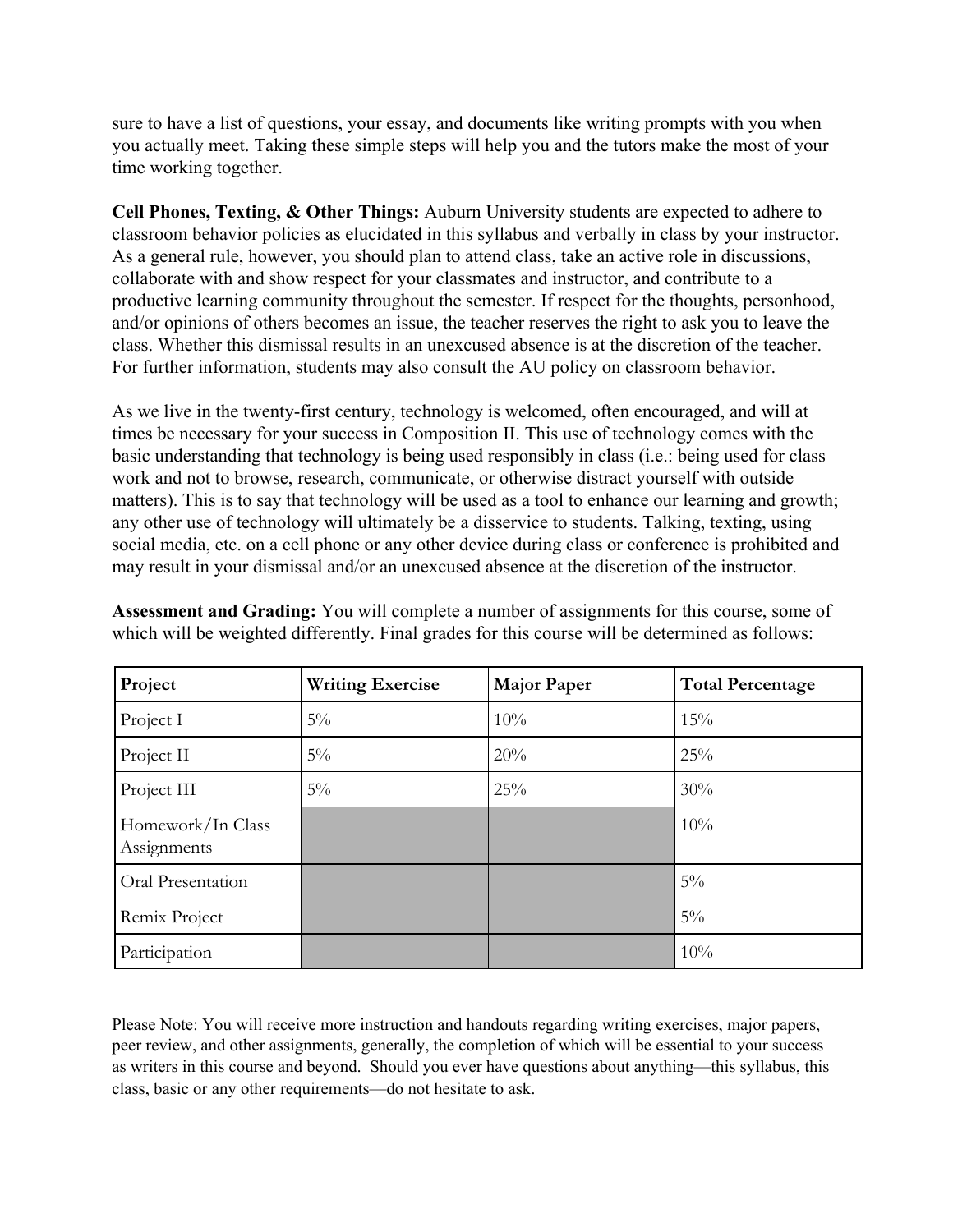**Course Outline:** This syllabus is a living document that is subject to change and adapt. If there are any adjustments, you will be notified promptly. This schedule gives due dates for most assignments and activities, but it does not list every one. Keep in mind, then, that the schedule is not chiseled in stone. If we need more time to complete at task, we will—within reason—take it.

| <b>Week 1</b> |                                                                                                               |                                                                                                          |
|---------------|---------------------------------------------------------------------------------------------------------------|----------------------------------------------------------------------------------------------------------|
| 1/10          | General introduction to the course. Discuss<br>syllabus, expectations, and basics of writing<br>and rhetoric. | Discuss course theme: Performing<br>America: Race, Gender, and Sexuality.                                |
| <b>Week 2</b> |                                                                                                               |                                                                                                          |
| 1/15          | Introduction to Project I.                                                                                    | Complete Syllabus Quiz on Canvas.                                                                        |
|               | Discuss habits of mind of academic writers.                                                                   | Read Chapter I in <i>LAW</i> : "Starting with<br>Inquiry" (pp. 1-19).                                    |
|               |                                                                                                               | Read Chapter 2 in <i>LAW</i> : pp. 38-48.                                                                |
| 1/17          | Focus on Craft: developing strategies for<br>reading, writing, and rhetorical analysis.                       | Review of Comp 1100: Flip through the<br>following sections in $L4W$ :<br>Thesis, pp 143-148             |
|               | Develop student research questions.                                                                           | Research, pp 188; 211-218; and 228-234<br>Ethos, pp 254-257; Pathos, pp 257-261;<br>Logos, pg. 262-267   |
|               |                                                                                                               | Read Martínez: "Reinventing America,"<br>pp 322-326 in <i>IAW</i> .                                      |
| <b>Week 3</b> |                                                                                                               |                                                                                                          |
| 1/22          | Discuss the definition, aims, and purposes<br>of performance.                                                 | Read Manning: "Performance"<br>(Canvas).                                                                 |
|               | Be aware of the scholarly articles we are<br>reading and how they represent the                               | Read Butler: "Performativity" (Canvas).                                                                  |
|               | contextual conversations you are engaged<br>with.                                                             | Read Avdeeff: "Beyoncé and Social<br>Media", pp. 495-505 in <i>LAW</i> .                                 |
| 1/24          | Discuss performances of race.                                                                                 | Read DuCille: "Multicultural Barbie and<br>the Merchandising Difference," pp.<br>781-796 in <i>IAW</i> . |
|               |                                                                                                               | Due: Exercise I. Submit to Canvas.                                                                       |
| Week 4        |                                                                                                               |                                                                                                          |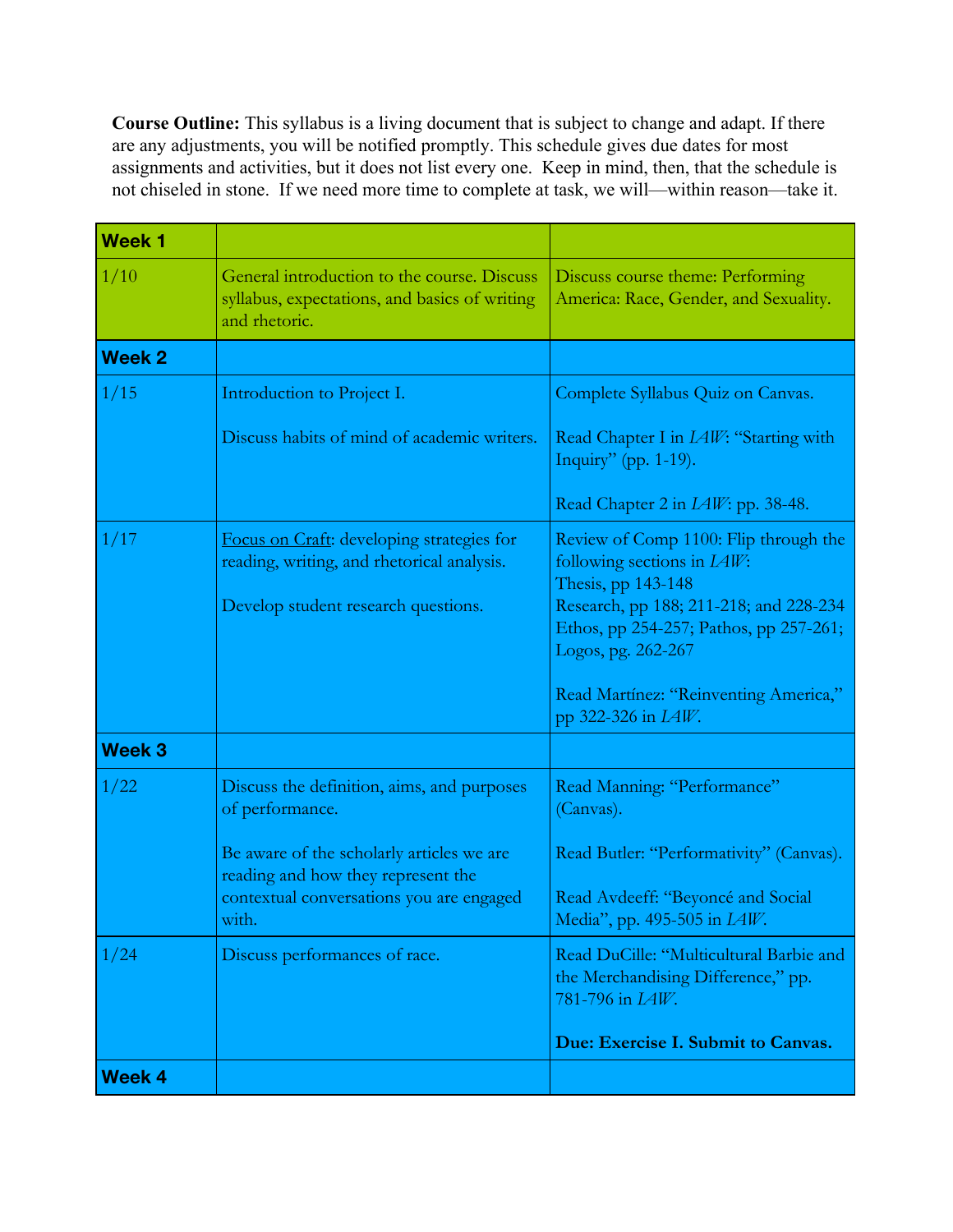| 1/29              | Discuss performances of race.                                                                                                                | Read Dubrofsky/Hardy: "Performing<br>Race in Flavor of Love and The Bachelor"<br>(Canvas).                                                                                          |
|-------------------|----------------------------------------------------------------------------------------------------------------------------------------------|-------------------------------------------------------------------------------------------------------------------------------------------------------------------------------------|
| 1/31              | Focus on craft: identifying claims and<br>analyzing arguments.<br>Practice sequence: Writing a rhetorical<br>analysis (pp 63).               | Read Chapter 3 in <i>LAW</i> (pp. 64-79).<br>Read Chapter 4 in <i>LAW</i> (pp. 96-104).                                                                                             |
| Week <sub>5</sub> |                                                                                                                                              |                                                                                                                                                                                     |
| 2/5               | Individual conferences: no class meeting.<br>Bring draft/outline of paper, note-taking<br>materials, and list of questions to<br>conference. | Individual work on paper 2.<br>Upload outline/draft to Canvas before<br>conference.                                                                                                 |
| 2/7               | Focus on craft: bring sources and as<br>complete of a draft as possible to class for<br>workshop review.                                     | Reading TBD.<br>Due: Paper I. Submit to Canvas.                                                                                                                                     |
| Week 6            |                                                                                                                                              |                                                                                                                                                                                     |
| 2/12              | Introduction to Project II.<br>Discuss performances of gender.                                                                               | Read Pappano: "How Big-Time Sports<br>Ate College Life," pp. 416-426 in <i>LAW</i> .<br>Read Gillam and Wooden:<br>"Post-Princess Models of Gender," pp.<br>542-553 in <i>LAW</i> . |
| 2/14              | Focus on craft: identifying issues and<br>forming questions for further research.                                                            | Read Chapter 5 in $IAW$ (pp. 114-130).<br>Read Chapter 6 in <i>LAW</i> (pp. 141-154).                                                                                               |
| <b>Week 7</b>     |                                                                                                                                              |                                                                                                                                                                                     |
| 2/19              | Discuss performances of gender.                                                                                                              | Read Kilbourne: "Two Ways Women<br>Can Get Hurt," pp. 554-575 in <i>LAW</i> .<br>Due: Exercise II. Submit to Canvas.                                                                |
| 2/21              | Focus on craft: synthesizing and evaluating<br>sources.                                                                                      | Read Chapter 8 in <i>LAW</i> (pp. 187-217<br>and pp. 228-235).                                                                                                                      |
| <b>Week 8</b>     |                                                                                                                                              |                                                                                                                                                                                     |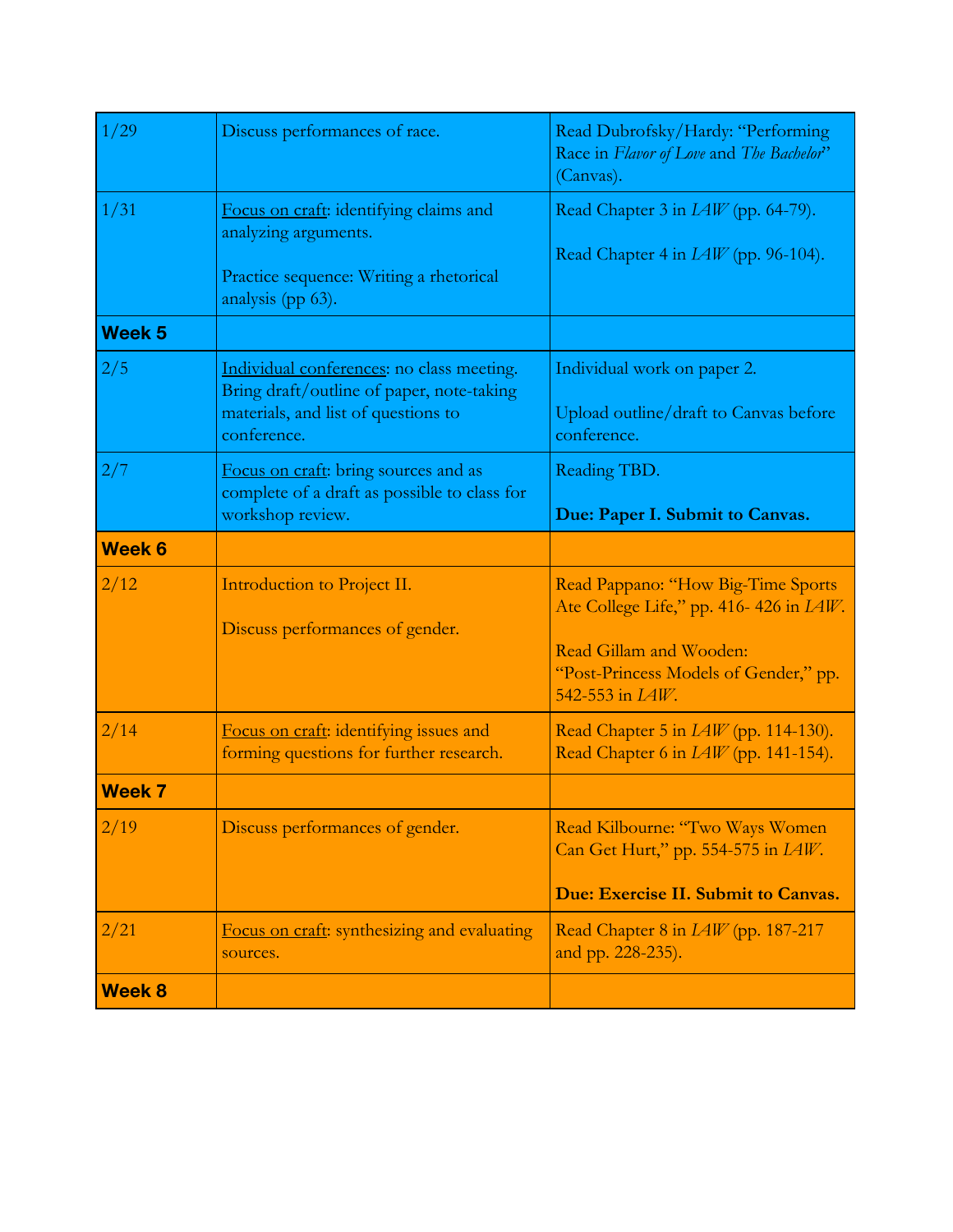| 2/26           | Discuss performances of gender.                                                                                                                                                | Read Pascoe: "Dude, You're a Fag""<br>pp. 464-481 in <i>LAW</i> .<br>Read Lambert: "Trixie Mattell Says<br>Drag Queens are Like Swiss Army<br>Knives" (Canvas).                                     |
|----------------|--------------------------------------------------------------------------------------------------------------------------------------------------------------------------------|-----------------------------------------------------------------------------------------------------------------------------------------------------------------------------------------------------|
| 2/28           | Individual conferences: no class meeting.<br>Bring draft/outline of paper, note-taking<br>materials, and list of questions to<br>conference.<br><b>Early Alert Grades due.</b> | Individual work on paper 2.<br>Upload outline/draft to Canvas before<br>conference.                                                                                                                 |
| <b>Week 9</b>  |                                                                                                                                                                                |                                                                                                                                                                                                     |
| 3/5            | Focus on craft: developing strategies for<br>organizing and drafting an essay.                                                                                                 | Review MLA Guidelines.<br>Read Chapter 11 in $IAW$ (pp. 314-340).                                                                                                                                   |
|                |                                                                                                                                                                                | <b>Bring all materials for Paper II to</b><br>class.                                                                                                                                                |
| 3/7            | Focus on craft: bring sources and as<br>complete of a draft of Paper II as possible<br>to class for workshop review.                                                           | Read Cameron: "Performing Gender<br>Identity: Young Men's Talk" (Canvas).<br>Due: Paper II. Submit to Canvas.                                                                                       |
| <b>Week 10</b> |                                                                                                                                                                                |                                                                                                                                                                                                     |
| $3/10-3/17$    | <b>Spring Break: No Class.</b>                                                                                                                                                 |                                                                                                                                                                                                     |
| <b>Week 11</b> |                                                                                                                                                                                |                                                                                                                                                                                                     |
| 3/19           | Introduction to Project III.<br>Discuss performance of sexuality in the 21 <sup>st</sup><br>century.                                                                           | Read "Performing the Discourse of<br>Sexuality Online" (Canvas).<br>Read "A First look at User Activity on<br>Tinder" (Canvas).<br>Read Palazzo: "What Your Tinder Bio<br>Says About You" (Canvas). |
| 3/21           | <b>Library Session</b>                                                                                                                                                         | Read Chapter 7 in <i>LAW</i> (pp. 165-185).                                                                                                                                                         |
| Week 12        |                                                                                                                                                                                |                                                                                                                                                                                                     |
| 3/26           | Discuss performance of sexuality in the 21 <sup>st</sup><br>century.                                                                                                           | Read Chapter 10 in $IAW$ (pp. 165-85).                                                                                                                                                              |